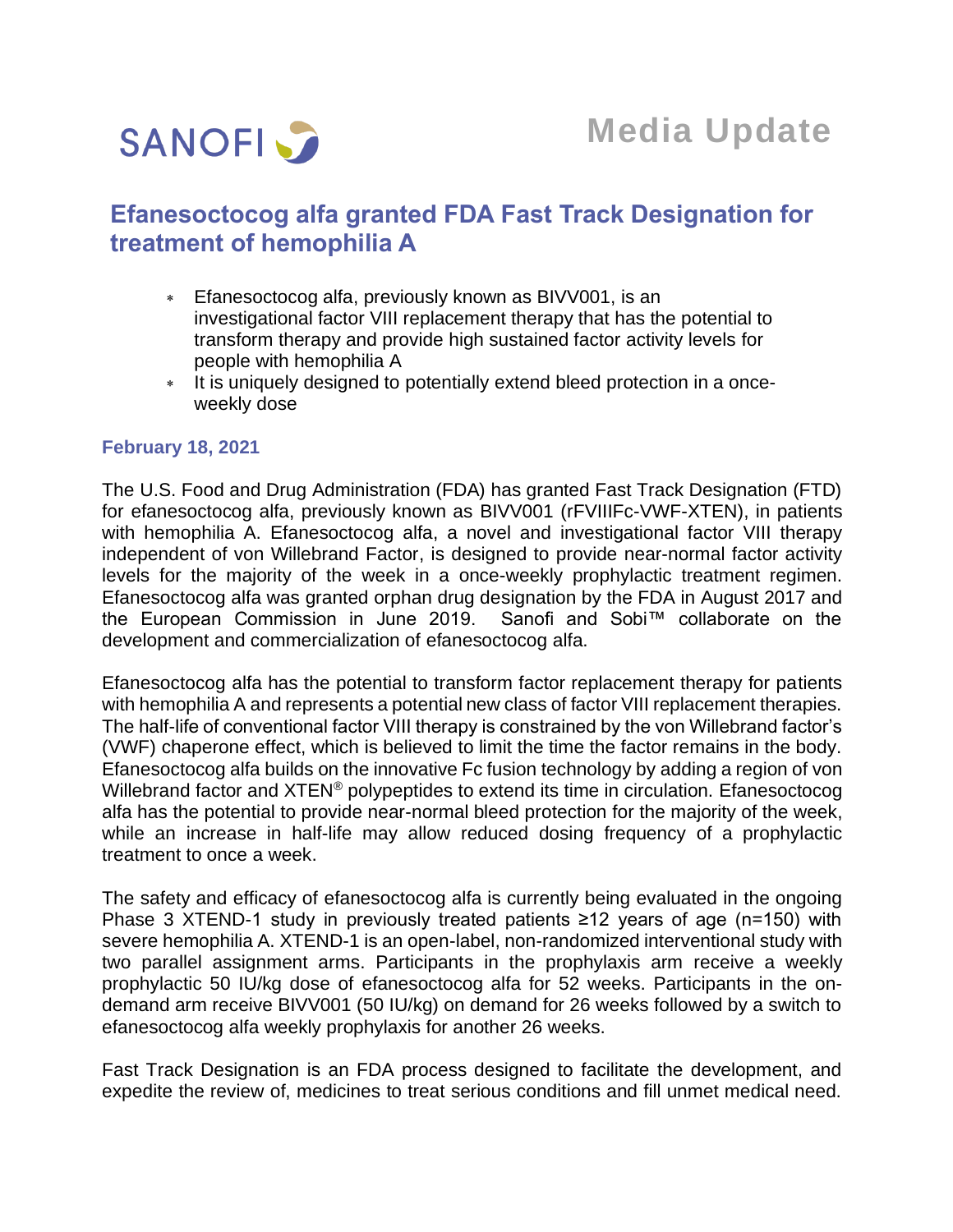The FDA created this process to help deliver important new drugs to patients earlier, and it covers a broad range of serious illnesses. FTD can lead to an Accelerated Approval and Priority Review if certain criteria are met.

Efanesoctocog alfa is currently under clinical investigation and its safety and efficacy have not been reviewed by any regulatory authority.

### **About the Sobi and Sanofi collaboration**

Sobi and Sanofi collaborate on the development and commercialization of Alprolix® and Elocta/Eloctate®. Sobi has final development and commercialization rights in the Sobi territory (essentially Europe, North Africa, Russia and most Middle Eastern markets). Sanofi has final development and commercialization rights in North America and all other regions in the world excluding the Sobi territory and has manufacturing responsibility for Elocta/Eloctate® and Alprolix®. While Fc fusion technology has been used for more than 15 years, Sobi and Sanofi have optimized the technology and are the first companies to utilise it in the treatment of hemophilia. In September 2019, Sobi exercised early opt-in for the development and commercialisation of efanesoctocog alfa (BIVV001), an investigational factor VIII therapy with the potential to provide high sustained factor activity levels with once-weekly dosing for people with hemophilia A.

#### **About Sobi**

Sobi is a specialised international biopharmaceutical company transforming the lives of people with rare diseases. Sobi is providing sustainable access to innovative therapies in the areas of haematology, immunology and specialty indications. Today, Sobi employs approximately 1,400 people across Europe, North America, the Middle East, Russia and North Africa. In 2019, Sobi's revenues amounted to SEK 14.2 billion. Sobi's share (STO:SOBI) is listed on Nasdaq Stockholm. You can find more information about Sobi at [www.sobi.com.](http://www.sobi.com/)

XTEN® is a registered trademark of Amunix Pharmaceuticals, Inc.

#### **About Sanofi**

Sanofi is dedicated to supporting people through their health challenges. We are a global biopharmaceutical company focused on human health. We prevent illness with vaccines, provide innovative treatments to fight pain and ease suffering. We stand by the few who suffer from rare diseases and the millions with long-term chronic conditions.

With more than 100,000 people in 100 countries, Sanofi is transforming scientific innovation into healthcare solutions around the globe.

Sanofi, Empowering Life

**Media Relations Contacts** Sally Bain Tel.: +1 (781) 264-1091 [Sally.Bain@sanofi.com](mailto:Sally.Bain@sanofi.com)

**Investor Relations - Paris** Eva Schaefer-Jansen Arnaud Delepine Yvonne Naughton

**Investor Relations – North America** Felix Lauscher Fara Berkowitz Suzanne Greco